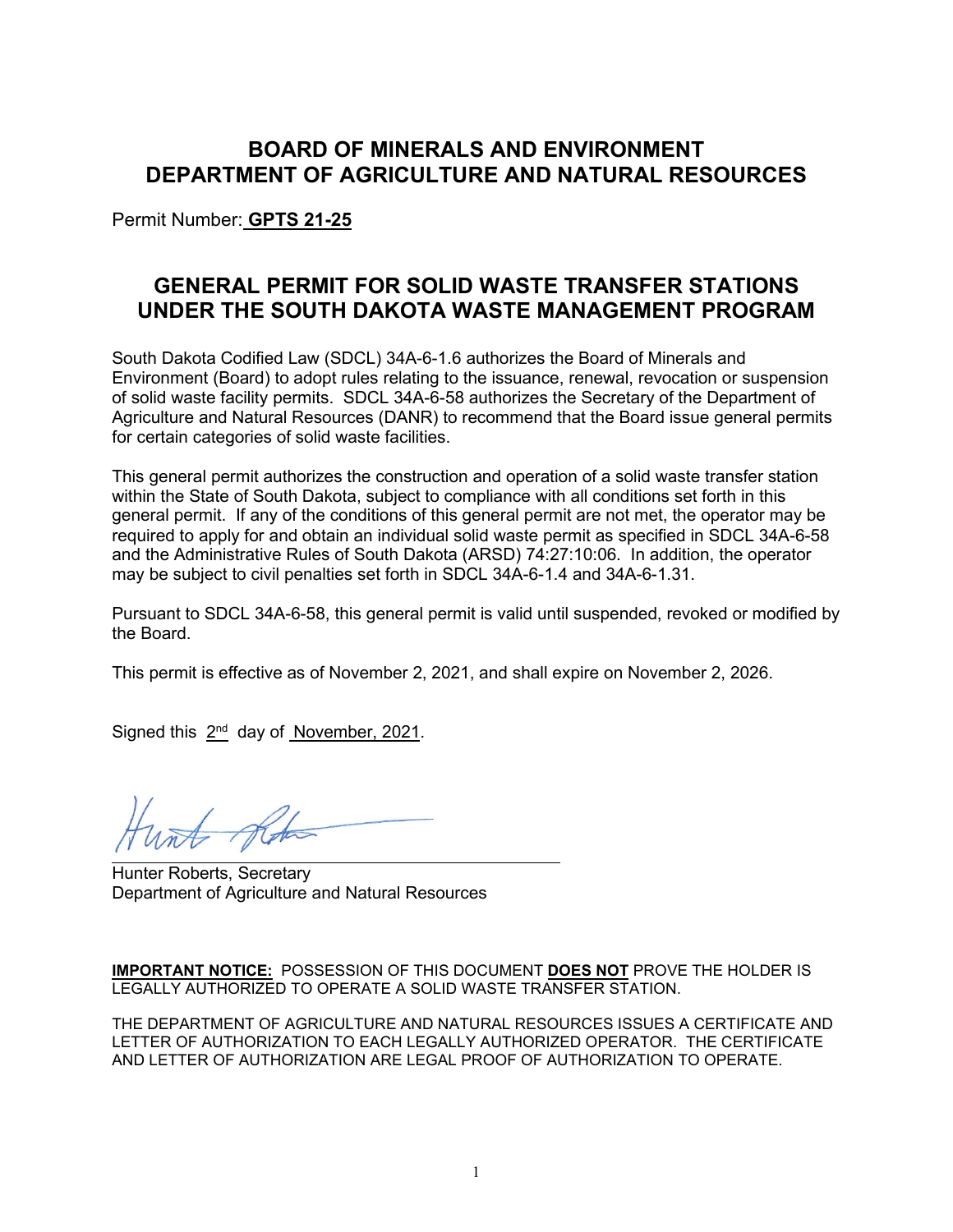## **TABLE OF CONTENTS**

## **Cover Sheet – Issuance and Expiration Dates**

| 1.0 |                                         | General Statements of Law and Owner/Operator Responsibilities | 3 |
|-----|-----------------------------------------|---------------------------------------------------------------|---|
|     | 1.01                                    | Definitions                                                   |   |
|     | 1.02                                    | Applicability of General Permit                               |   |
|     | 1.03                                    | Severability                                                  |   |
|     | 1.04                                    | <b>Property Rights</b>                                        |   |
|     | 1.05                                    | Amendments, Revocation, and Suspension of General Permit      |   |
|     | 1.06                                    | Procedure for Requesting Authorization                        |   |
|     | 1.07                                    | Duration of Authorization                                     |   |
|     | 1.08                                    | Renewal of Authorization                                      |   |
|     | 1.09                                    | Changes to Request for Authorization                          |   |
|     | 1.10                                    | <b>Transfers</b>                                              |   |
|     | 1.11                                    | DANR Limitation of Liability                                  |   |
|     | 1.12                                    | Individual Permit Required                                    |   |
|     | 1.13                                    | Individual Permit Requested                                   |   |
|     | 1.14                                    | Duty to Comply - Penalties for Violations                     |   |
|     | 1.15                                    | <b>Stipulated Penalties</b>                                   |   |
|     | 1.16                                    | Related Laws, Regulations and Permits                         |   |
|     | 1.17                                    | Duty to Provide Information                                   |   |
|     | 1.18                                    | Duty to Provide Access                                        |   |
|     | 1.19                                    | <b>Emergency Procedures</b>                                   |   |
|     | 1.20                                    | Need to Halt or Reduce Activity not a Defense                 |   |
|     | 1.21                                    | Duty to Mitigate                                              |   |
|     | 1.22                                    | Responsibility and Liability of Owner or Operator             |   |
|     | 1.23                                    | Administrative Changes Authorized                             |   |
|     |                                         |                                                               |   |
| 2.0 | <b>Location and Design Requirements</b> |                                                               | 6 |
|     | 2.01                                    | <b>Facility Siting</b>                                        |   |
|     | 2.02                                    | <b>Access Control</b>                                         |   |
|     | 2.03                                    | Facility Design - Plans and Specifications Required           |   |
|     | 2.04                                    | <b>Container Requirements</b>                                 |   |
|     | 2.05                                    | <b>Fire Control</b>                                           |   |
| 3.0 | <b>Operational Requirements</b>         |                                                               | 6 |
|     | 3.01                                    | Waste Acceptance and Transfer                                 |   |
|     | 3.02                                    | Routine Inspections Required                                  |   |
|     | 3.03                                    | Vector Control                                                |   |
|     |                                         |                                                               |   |
|     | 3.04<br>3.05                            | Waste Handling and Storage                                    |   |
|     | 3.06                                    | Leachate Management<br>Litter                                 |   |
|     | 3.07                                    |                                                               |   |
|     |                                         | Recycling/Salvaging                                           |   |
| 4.0 |                                         | <b>Recordkeeping and Reporting Requirements</b>               | 7 |
|     |                                         | 4.01 Required Records                                         |   |
|     | 4.02                                    | Maintenance of Records                                        |   |
| 5.0 | <b>Closure Requirements</b>             |                                                               | 8 |
|     | 5.01                                    | <b>Closure Notification</b>                                   |   |
|     | 5.02                                    | <b>Startup of Closure Activities</b>                          |   |
|     | 5.03                                    | Removal of Stored Wastes and Recyclables                      |   |
|     | 5.04                                    | <b>Completion of Final Closure</b>                            |   |
|     | 5.05                                    | <b>Certification of Closure</b>                               |   |
|     |                                         |                                                               |   |
| 6.0 | <b>Financial Assurance</b>              |                                                               | 8 |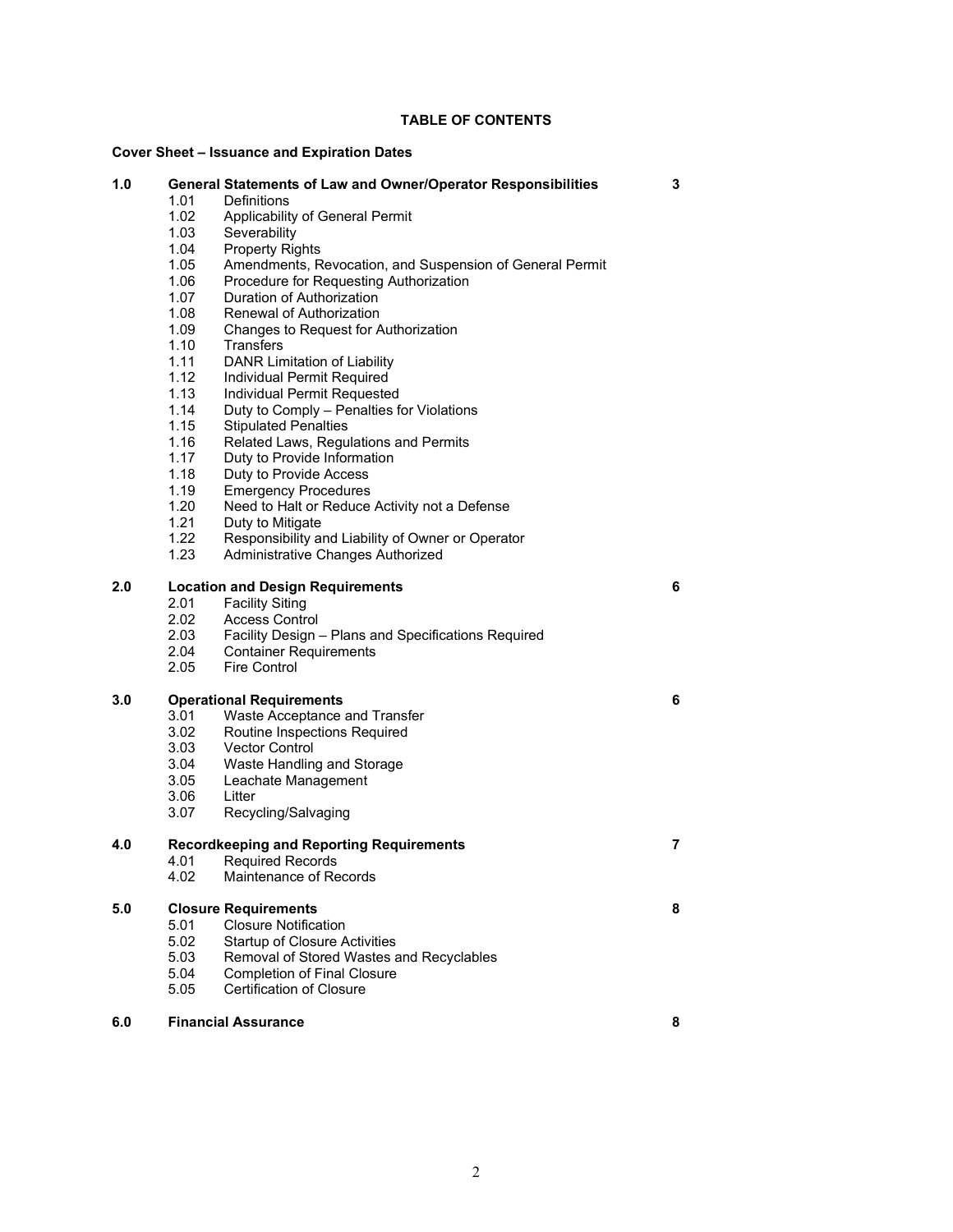# **1.0 GENERAL STATEMENTS OF LAW AND OWNER/OPERATOR RESPONSIBILITIES**

## **1.01 Definitions**

Definitions used in this permit are as follows:

- A. "ARSD," the Administrative Rules of South Dakota.
- B. "Board," the Board of Minerals and Environment.
- C. "DANR," the South Dakota Department of Agriculture and Natural Resources.
- D. "Emergency," a condition that the secretary finds deleterious to the public health, safety, and welfare and that requires immediate action.
- E. "Occupied Dwelling," a house or building normally occupied as a residence.
- F. "Operator," a person responsible for the overall operation of a facility or part of a facility.
- G. "SDCL," South Dakota Codified Laws.
- H. "Secretary," the secretary of the South Dakota Department of Agriculture and Natural Resources, or authorized representative.

### **1.02 Applicability of General Permit**

This general permit is potentially applicable to operators of solid waste transfer stations in the State of South Dakota that accept more than 500 tons and less than 25,000 tons of solid waste per year.

## **1.03 Severability**

The provisions of this general permit are severable. If any provision of this general permit, or the application of any provision of this general permit to any circumstance, is held invalid, the application of such provisions to other circumstances and the remainder of this general permit, shall not be affected thereby.

# **1.04 Property Rights**

This general permit does not convey any property rights of any kind, or any exclusive privileges, nor does it authorize any injury to private property or any invasion of personal rights, nor any infringement of federal, state, or local laws and ordinances.

### **1.05 Amendments, Revocation, and Suspension of General Permit**

DANR may recommend to the Board that this general permit be amended as provided by ARSD 74:27:10:05. The Board may suspend or revoke this general permit as provided by SDCL 34A-6-1.21 and 34A-6-58.

### **1.06 Procedure for Requesting Authorization**

To obtain authorization to operate a solid waste transfer station under the terms and conditions of this general permit, the operator must submit a request for authorization and publish a notice of intent in an official newspaper in the county in which the proposed transfer station will be located. The request for authorization must be submitted to DANR at least 60 calendar days before the first anticipated use of the transfer station. The notice of intent must be published at least 20 calendar days before the first anticipated use of the transfer station. The notice of intent shall include:

- A. the name, address, and phone number of both the landowner and operator of the proposed transfer station;
- B. the number of acres comprising the proposed transfer station;
- C. the general location of the proposed transfer station;
- D. the legal description (quarter, section, township, range, and county) of the proposed facility;
- E. a description of the authorized wastes to be accepted and managed at the proposed transfer station; and
- F. the estimated annual tonnage of waste materials to be accepted and transferred.

If the DANR determines the request for authorization is complete and meets the terms of this general permit, DANR will issue an authorization letter and certificate approving the development and operation of the transfer station.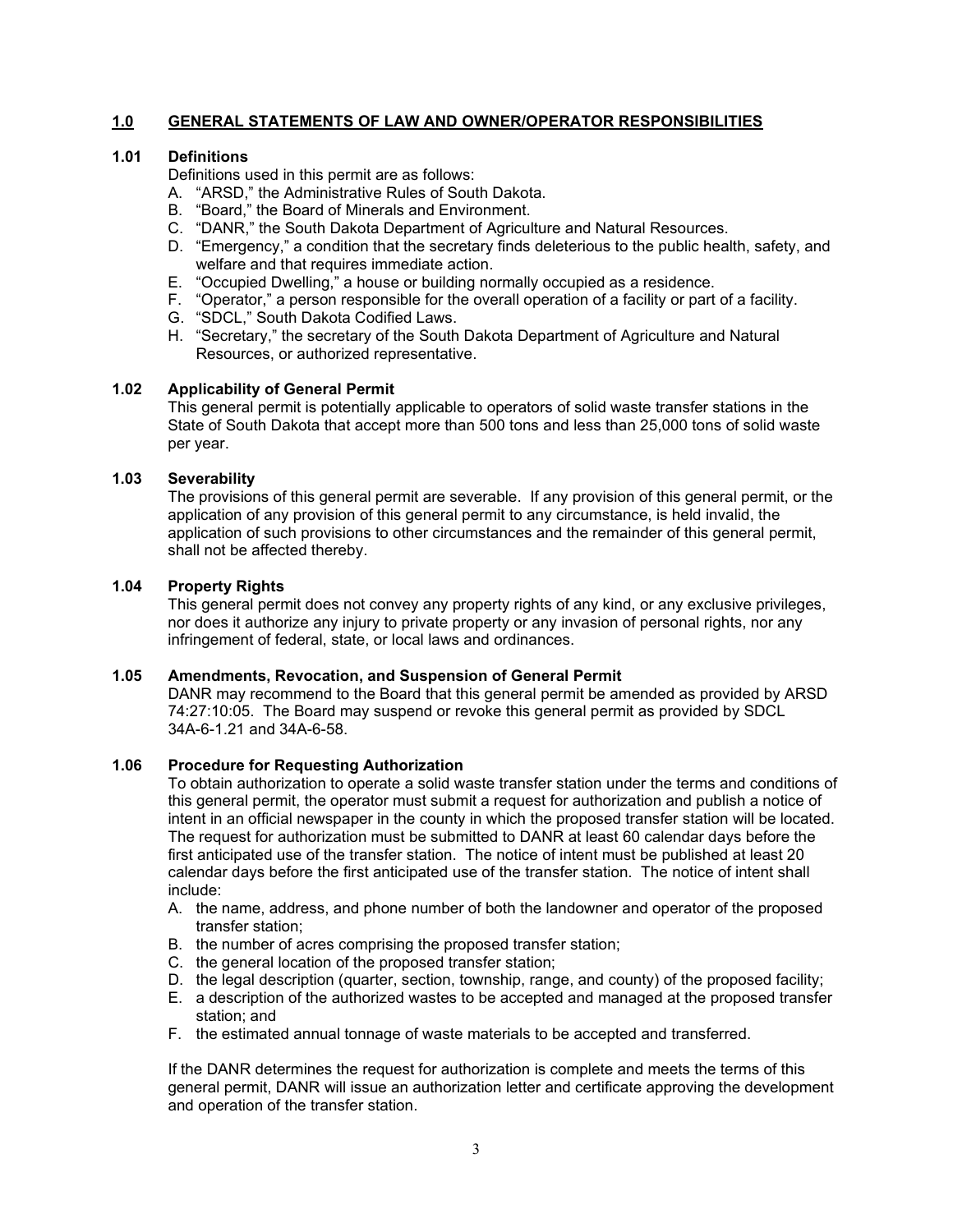### **1.07 Duration of Authorization**

Initial authorization to operate under this general permit shall be valid for up to two years from the date of issuance and may be renewed for periods up to five years.

### **1.08 Renewal of Authorization**

If the operator wishes to continue an activity regulated by this general permit after the expiration date of the letter of authorization, the operator must submit a renewal request for authorization to DANR at least 60 calendar days before the letter of authorization expires.

# **1.09 Changes to Request for Authorization**

The operator must notify DANR prior to implementing any proposed change to a transfer station site location, acreage, authorized waste acceptance, tonnage, or operational practice that would be different from the request for authorization initially submitted to DANR. All changes must be approved by DANR and be public noticed for at least 20 days prior to implementation.

# **1.10 Transfers**

The authorization may be transferred to a new operator provided:

- A. the current authorized operator notifies DANR in writing at least 20 calendar days prior to the proposed transfer date;
- B. the notification to DANR includes a written agreement between the authorized and new operator containing the date of transfer of permit responsibility, coverage and liability;
- C. the notification to DANR includes written documentation demonstrating that the new operator is qualified to comply with the terms and conditions of this general permit;
- D. the new operator provides a financial assurance mechanism, if applicable, equal to that of the former operator;
- E. the new operator provides a Certification of Applicant required by SDCL 1-41-20;
- F. the transfer of site ownership/operation is public noticed for at least 20 calendar days prior to the proposed transfer date; and
- G. DANR provides written approval of the transfer.

# **1.11 DANR Limitation of Liability**

Any letter of authorization is specifically conditioned on the truth and accuracy of the statements made by the operator in the application to operate under this general permit. DANR assumes no liability for the truth and accuracy of the statements made by the operator in the application and any other submitted documents.

### **1.12 Individual Permit Required**

DANR may require any operator requesting coverage under this general permit to apply for and obtain an individual solid waste permit if:

- A. the operator is not or cannot operate in compliance with the conditions of this general permit;
- B. the conditions or standards change such that transfer station facilities no longer qualify for a general permit; or
- C. an operator is removed from the jurisdiction of this general permit as a result of a complaint and Board action according to SDCL 34A-6-58.

When an individual permit is issued to an operator otherwise authorized under this general permit, the applicability of this general permit to that operator is automatically terminated upon the effective date of the individual permit.

### **1.13 Individual Permit Requested**

Any operator authorized under this general permit may request to be excluded from the authorization by applying for an individual solid waste permit.

# **1.14 Duty to Comply – Penalties for Violations**

The operator shall construct, operate and maintain the solid waste transfer station in accordance with SDCL 34A-6, ARSD 74:27, and the conditions of this general permit. If the provisions of the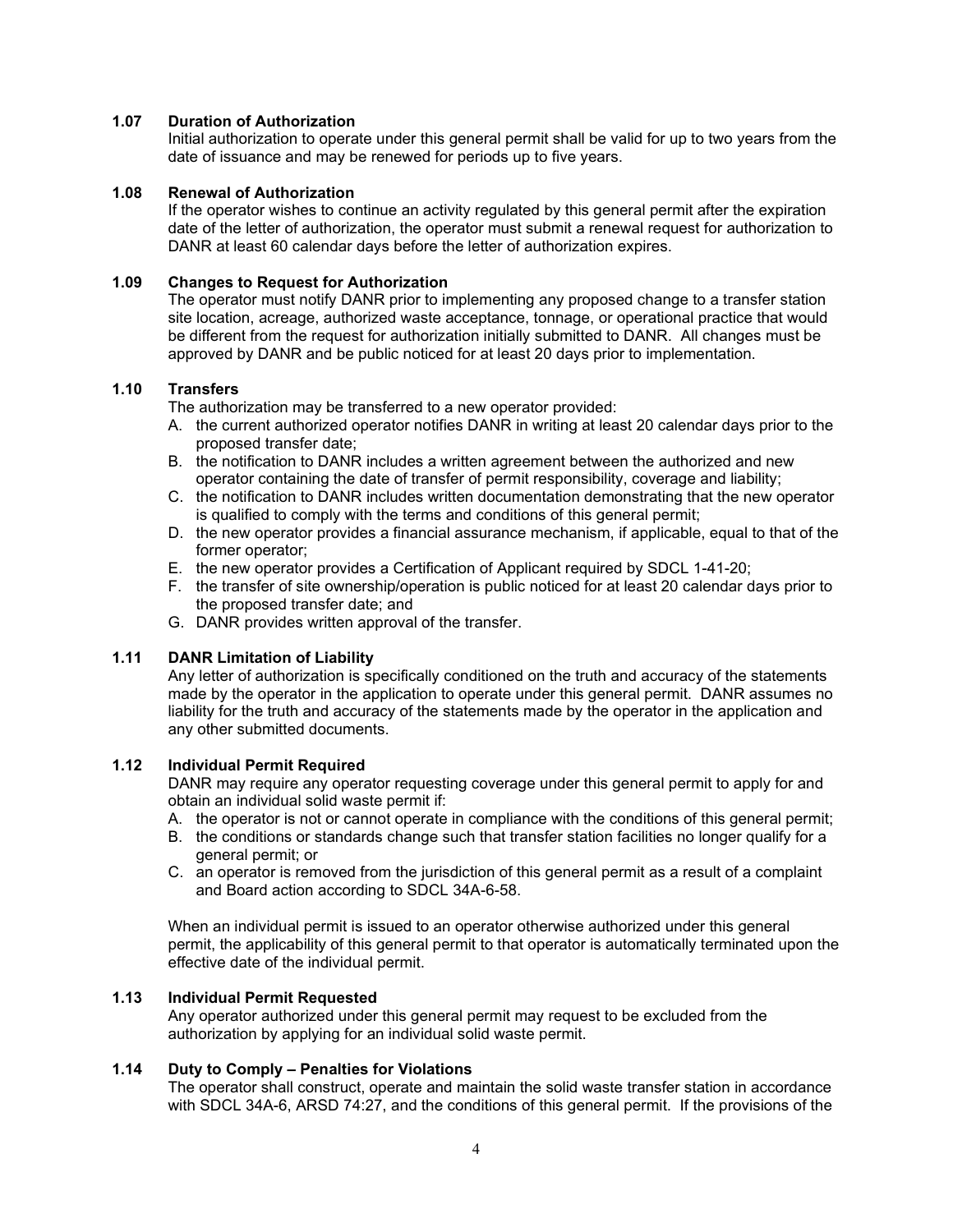laws, rules, or any conditions of this general permit are violated, DANR may take action to suspend or revoke a general permit authorization as provided for by SDCL 34A-6-1.21; may assess a civil penalty pursuant to SDCL 34A-6-1.4 and 34A-6-1.31; or issue a notice of violation with penalties pursuant to SDCL 34A-6-1.22.

## **1.15 Stipulated Penalties**

In the event an authorized operator fails to comply with the provisions of this general permit, DANR reserves the right to develop and pursue an agreement with the operator for the assessment of stipulated penalties.

# **1.16 Related Laws, Regulations and Permits**

No provision of this general permit exempts the operator from the requirements of any local, state, or federal laws, regulations, or rules in existence or promulgated after this general permit or an authorization becomes effective. It is the responsibility of the operator to obtain any other required permits and licenses.

## **1.17 Duty to Provide Information**

The operator shall furnish DANR, within 10 business days, any information which DANR may request to determine compliance with this general permit.

# **1.18 Duty to Provide Access**

The owner/operator shall allow DANR:

- A. to inspect or access the entire transfer station facility area authorized under this general permit and identified in the request for authorization;
- B. to inspect any facilities, equipment, records, practices or operations regulated or required by this general permit; and
- C. to sample or monitor any substances for any parameter.

### **1.19 Emergency Procedures**

The operator must notify DANR, within one business day, of any emergency situation that arises at a transfer station facility.

# **1.20 Need to Halt or Reduce Activity not a Defense**

DANR will not consider that it would have been necessary to halt or reduce the permitted activity in order to maintain compliance with this general permit, when enforcing the conditions of this general permit.

### **1.21 Duty to Mitigate**

The operator shall take all reasonable steps to minimize or prevent any adverse effect on human health or the environment.

### **1.22 Responsibility and Liability of Owner or Operator**

In accordance with SDCL 34A-6-1.10, the owner or operator of a solid waste transfer station authorized under this general permit is responsible in perpetuity for the solid waste and liable in perpetuity for any pollution or other detrimental effect caused by the solid waste.

### **1.23 Administrative Changes Authorized**

DANR reserves the right to incorporate administrative changes and/or modifications to this general permit. Administrative changes are authorized for the purposes of changing or correcting:

- A. typographical errors;
- B. regulatory references;
- C. titles of organizations or regulatory agencies; or
- D. similar items that do not substantially change the requirements of this general permit.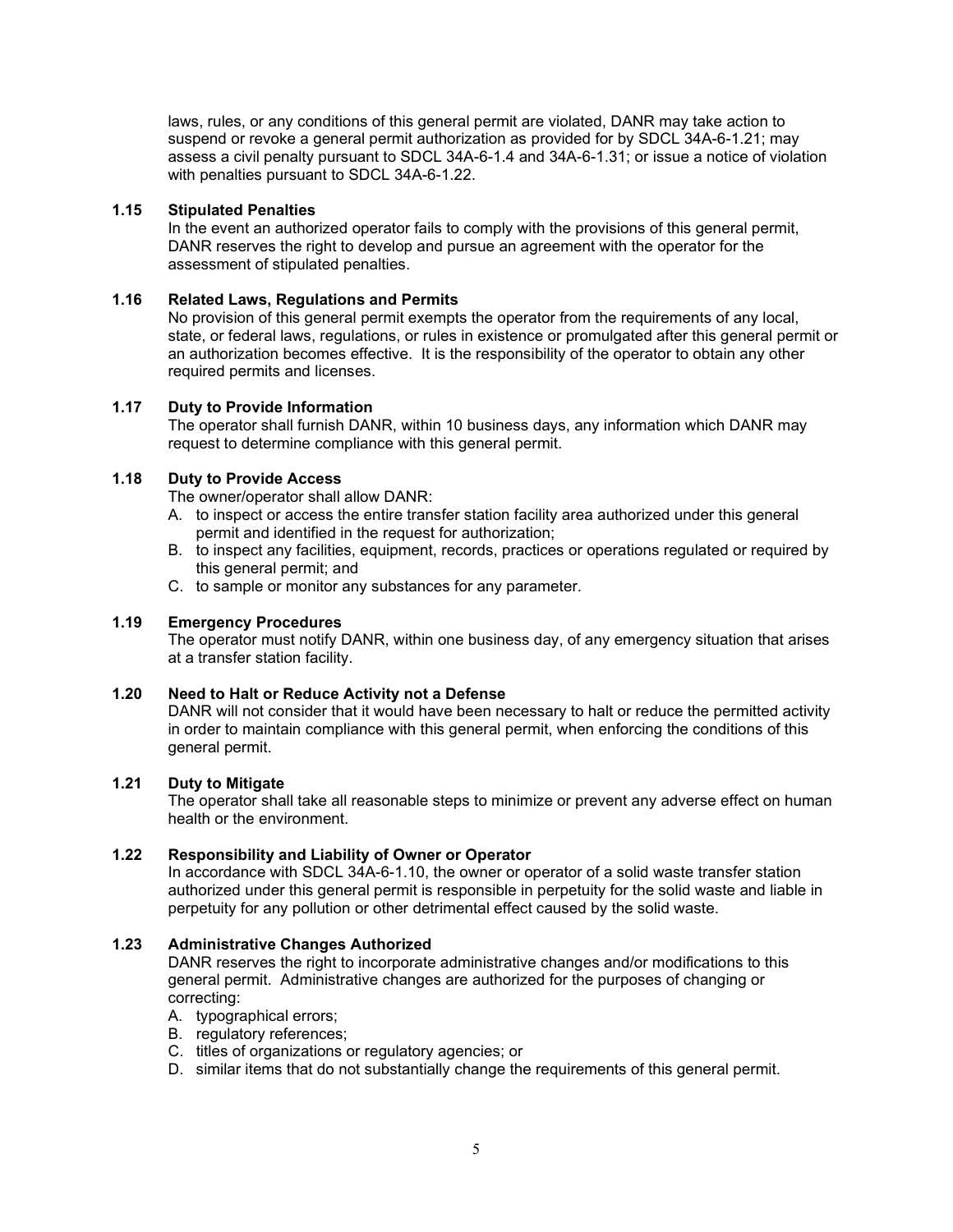# **2.0 LOCATION AND DESIGN REQUIREMENTS**

# **2.01 Facility Siting**

The operator **shall not** locate the transfer station or temporary storage areas:

- A. within a wetland as defined by ARSD 74:27:07:01;
- B. within 300 feet of an occupied dwelling, unless the owner(s) provides written permission;
- C. within 100 feet of a property boundary, unless the adjacent property owner(s) provides written permission;
- D. within a 100-year floodplain; or
- E. in an area that adversely affects wildlife, recreation, aesthetic value of an area, or any threatened or endangered species.

Occupied dwelling exception: Any occupied dwelling constructed less than 300 feet from a transfer station after an initial general permit authorization has been granted will not be grounds to prevent future authorization renewals under this general permit.

## **2.02 Access Control**

The operator shall control access to the transfer station through the use of fences and locked gates. In addition, the operator shall post a sign or signs at the site entrance stating the operator's name, phone number, type of facility, days/hours of operation, and acceptable waste materials.

### **2.03 Facility Design – Plans and Specifications Required**

The operator shall submit plans and/or specifications for any construction activity involving a transfer station building or leachate collection/storage system. The operator must receive DANR approval prior to implementation of the construction plans.

### **2.04 Container Requirements**

The operator shall ensure that roll-offs or other acceptable containers are provided for storage of municipal solid waste. The operator shall only use roll-offs or containers that are leak resistant and covered to prevent blowing of litter.

### **2.05 Fire Control**

The operator shall maintain an unobstructed 25-foot fire lane around the transfer station at all times.

# **3.0 OPERATIONAL REQUIREMENTS**

### **3.01 Waste Acceptance and Transfer**

The operator may accept all waste materials that can be legally disposed at municipal solid waste landfills or inert waste (construction debris) disposal sites. Waste materials accepted for disposal must be transferred to disposal facilities that are permitted or approved by local and/or state regulatory authorities.

The operator may also accept and store waste materials that will be legally recycled.

The operator shall not accept the following waste materials: regulated hazardous waste, regulated PCBs (polychlorinated biphenyls), and regulated asbestos-containing materials as defined in the National Emissions Standards for Hazardous Air Pollutants (NESHAP) 40 CFR Part 61. The operator should immediately contact DANR if these unauthorized waste materials are detected at the facility.

### **3.02 Routine Inspections Required**

The operator shall inspect the facility at least weekly and on all days the facility is open to the public to evaluate permit compliance and to prevent and/or detect the acceptance of unauthorized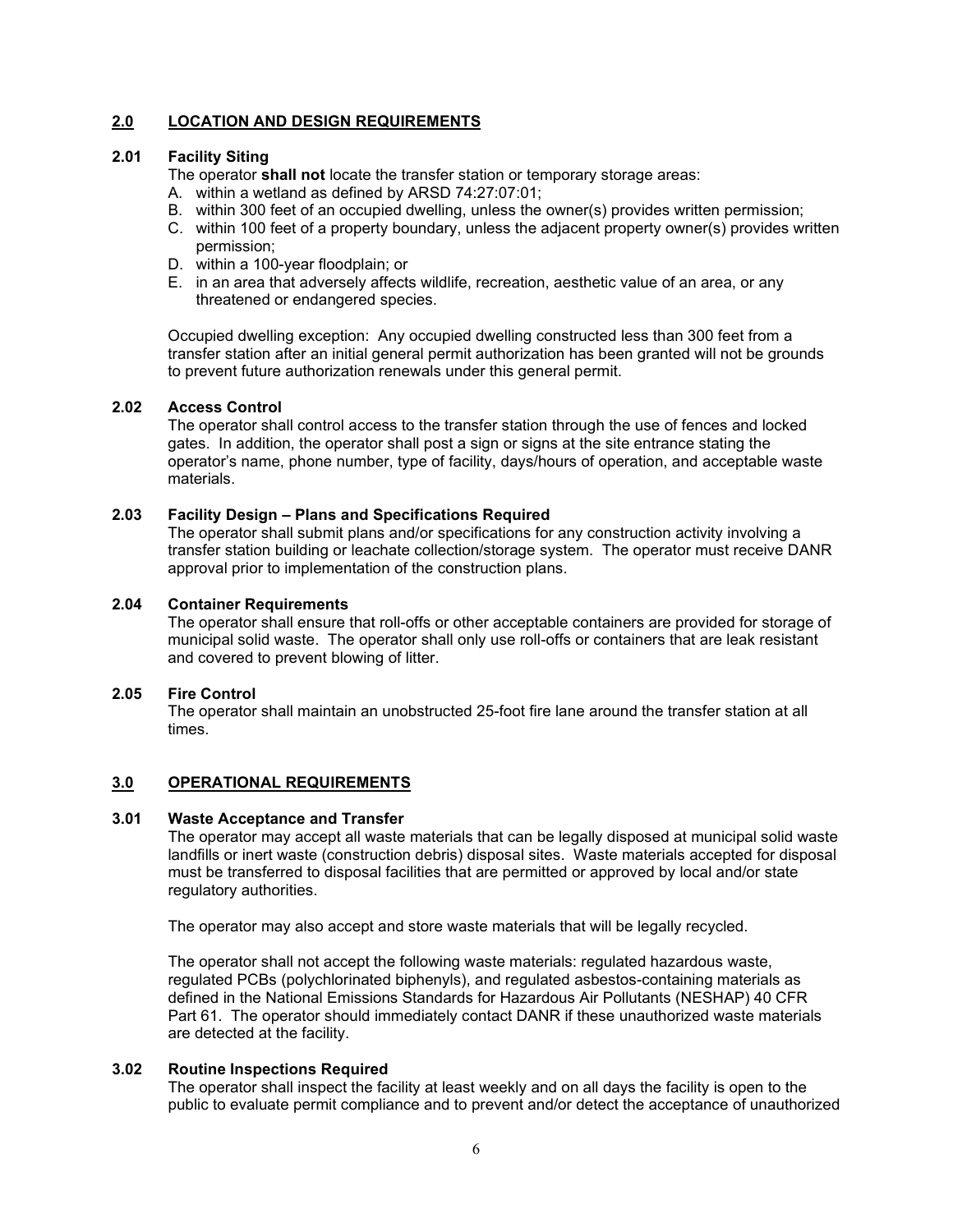wastes. Unauthorized wastes must be promptly removed from the facility and sent to disposal facilities permitted to accept the unauthorized waste material. The operator's site inspections shall be documented as required by Section 4.01 of this general permit.

# **3.03 Vector Control**

The operator shall prevent or control on-site populations of disease vectors (rats, rodents, mosquitoes, etc.) by using techniques appropriate for the protection of public health and for preventing degradation of the environment.

# **3.04 Waste Handling and Storage**

- A. The operator shall only use leak resistant and covered containers for storage of municipal solid waste. Municipal solid waste may not be stored on the ground.
- B. Municipal solid waste / putrescible waste may not be stored on the premises for more than seven (7) days.
- C. Municipal solid waste may not be sorted or separated outdoors. If outdoor loading or unloading of municipal solid waste is necessary, it must be conducted in a manner that prevents blowing litter and the release of waste materials to the environment.
- D. If stored outside, recyclable materials must be baled or placed in covered containers.

## **3.05 Leachate Management**

For the purposes of this permit, leachate is defined as any water or fluid that comes into contact with municipal solid waste / putrescible waste or is generated from municipal solid waste. The operator shall ensure that leachate is collected, stored, and disposed in a manner that is approved by DANR or that complies with ARSD 74:27:13:24. Records of leachate disposal and testing are subject to the recordkeeping and reporting requirements in Section 4.01 of this permit.

## **3.06 Litter**

The operator shall implement procedures to prevent litter from leaving the transfer station property. Any litter occurring or existing outside of a transfer station building must be collected immediately.

# **3.07 Recycling/Salvaging**

The operator may salvage waste materials for recycling, reuse or resale, provided:

- A. recycling/salvaging is conducted in a planned manner that does not interfere with normal operation of the transfer station facility; and
- B. recycling/salvaging does not pose a direct or deleterious threat to public health or the quality of the environment.

# **4.0 RECORDKEEPING AND REPORTING REQUIREMENTS**

### **4.01 Required Records**

The operator shall maintain all records required by this general permit and shall make records available to DANR as stated in ARSD 74:27:13:22. At a minimum, the records shall include:

- A. the amounts, sources, types, and dates for wastes received;
- B. documentation identifying the quantity and destination of all material (municipal solid waste, inert waste materials, leachate, recyclables, etc.) removed from the facility;
- C. documentation of the daily and/or weekly site inspections;
- D. documentation of unauthorized waste found on-site and the steps taken in response;
- E. records of any emergency conditions at the transfer station facility;
- F. documentation of complaints received and responses to complaints; and
- G. copies of the current general permit, request for authorization, authorization letter, certificate to operate, and any other permits or licenses required by state, local, or federal laws, rules, and regulations.